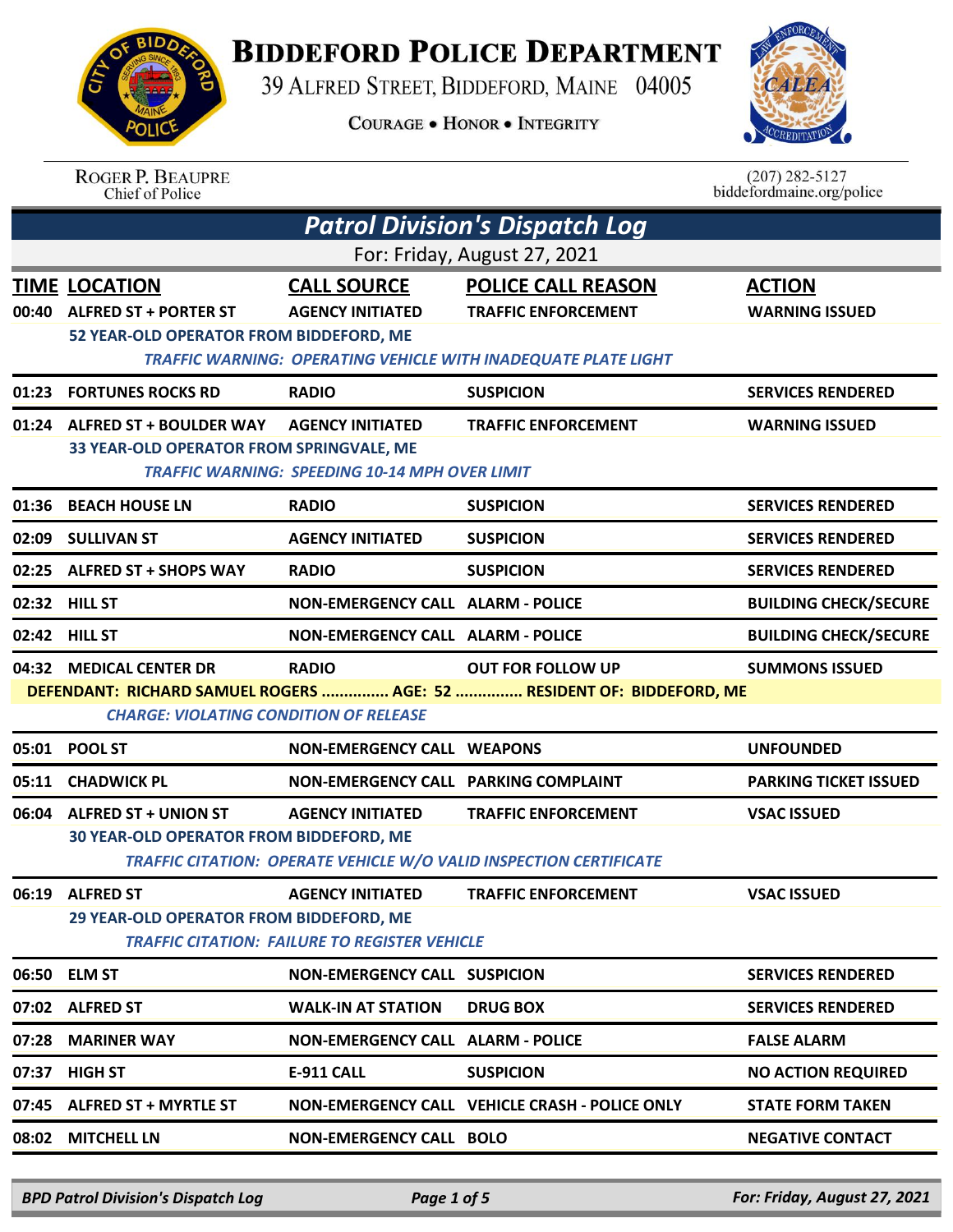|       | <b>TIME LOCATION</b><br>08:50 PIKE ST                                        | <b>CALL SOURCE</b>                                                                                                                               | <b>POLICE CALL REASON</b><br>NON-EMERGENCY CALL VEHICLE CRASH - POLICE ONLY                              | <b>ACTION</b><br><b>NO ACTION REQUIRED</b> |
|-------|------------------------------------------------------------------------------|--------------------------------------------------------------------------------------------------------------------------------------------------|----------------------------------------------------------------------------------------------------------|--------------------------------------------|
|       | 09:08 ALFRED ST                                                              | <b>E-911 CALL</b>                                                                                                                                | <b>VEHICLE CRASH - POLICE ONLY</b>                                                                       | <b>SERVICES RENDERED</b>                   |
|       | 09:10 GUINEA RD                                                              |                                                                                                                                                  | NON-EMERGENCY CALL CRIM THREAT / TERRORIZING                                                             | <b>REPORT TAKEN</b>                        |
|       | 09:18 MAIN ST                                                                | <b>NON-EMERGENCY CALL TRESPASSING</b>                                                                                                            |                                                                                                          | <b>REPORT TAKEN</b>                        |
|       | 09:26 ADAMS ST                                                               | NON-EMERGENCY CALL TRESPASSING                                                                                                                   |                                                                                                          | <b>GONE ON ARRIVAL</b>                     |
|       | 09:38 GRAHAM ST                                                              | <b>AGENCY INITIATED</b>                                                                                                                          | <b>ANIMAL COMPLAINT</b>                                                                                  | <b>SERVICES RENDERED</b>                   |
|       | 10:16 PIKE ST                                                                | NON-EMERGENCY CALL OUT FOR FOLLOW UP                                                                                                             |                                                                                                          | <b>SERVICES RENDERED</b>                   |
|       | 10:30 FOSS ST                                                                | <b>WALK-IN AT STATION</b>                                                                                                                        | <b>PAPERWORK</b>                                                                                         | <b>SERVICES RENDERED</b>                   |
|       | 11:00 PIKE ST                                                                | <b>WALK-IN AT STATION</b>                                                                                                                        | <b>DOMESTIC COMPLAINTS</b>                                                                               | <b>SERVICES RENDERED</b>                   |
|       | 11:04 POOL ST + PIKE ST<br>35 YEAR-OLD OPERATOR FROM CHARLTON, MA            | <b>AGENCY INITIATED</b><br><b>TRAFFIC WARNING: SPEEDING 10-14 MPH OVER LIMIT</b>                                                                 | <b>TRAFFIC ENFORCEMENT</b>                                                                               | <b>WARNING ISSUED</b>                      |
|       | 11:11 POOL ST + SCHOOL ST<br>81 YEAR-OLD OPERATOR FROM WATERTOWN, MA         | <b>AGENCY INITIATED</b><br><b>TRAFFIC WARNING: SPEEDING 1-9 MPH OVER LIMIT</b>                                                                   | <b>TRAFFIC ENFORCEMENT</b>                                                                               | <b>WARNING ISSUED</b>                      |
|       | 11:17 POOL ST + SCHOOL ST<br>18 YEAR-OLD OPERATOR FROM WATERBORO, ME         | <b>AGENCY INITIATED</b><br><b>TRAFFIC CITATION: SPEEDING 10-14 MPH OVER LIMIT</b>                                                                | <b>TRAFFIC ENFORCEMENT</b>                                                                               | <b>VSAC ISSUED</b>                         |
|       | 11:29 POOL ST + BRISTOL ST<br><b>66 YEAR-OLD OPERATOR FROM BIDDEFORD, ME</b> | <b>AGENCY INITIATED</b><br><b>TRAFFIC WARNING: SPEEDING 1-9 MPH OVER LIMIT</b>                                                                   | <b>TRAFFIC ENFORCEMENT</b>                                                                               | <b>WARNING ISSUED</b>                      |
| 11:35 | <b>MAIN ST</b>                                                               | <b>E-911 CALL</b>                                                                                                                                | <b>VEHICLE CRASH - POLICE ONLY</b>                                                                       | <b>STATE FORM TAKEN</b>                    |
|       | 11:36 POOL ST<br>20 YEAR-OLD OPERATOR FROM BIDDEFORD, ME                     | <b>AGENCY INITIATED</b><br><b>TRAFFIC WARNING: OBSCURING MOTOR VEHICLE PLATES MARKS</b><br><b>TRAFFIC WARNING: SPEEDING 10-14 MPH OVER LIMIT</b> | <b>TRAFFIC ENFORCEMENT</b>                                                                               | <b>WARNING ISSUED</b>                      |
|       | 11:37 ELM ST + PRECOURT ST                                                   | <b>NON-EMERGENCY CALL DISABLED VEHICLE</b>                                                                                                       |                                                                                                          | <b>SERVICES RENDERED</b>                   |
|       | 11:44 POOL ST<br><b>20 YEAR-OLD OPERATOR FROM SACO, ME</b>                   | <b>AGENCY INITIATED</b><br><b>TRAFFIC WARNING: SPEEDING 10-14 MPH OVER LIMIT</b>                                                                 | <b>TRAFFIC ENFORCEMENT</b><br><b>TRAFFIC WARNING: FAILING TO NOTIFY STATE OF NAME AND ADDRESS CHANGE</b> | <b>WARNING ISSUED</b>                      |
|       | 11:51 CUTTS ST                                                               | <b>NON-EMERGENCY CALL CHECK WELFARE</b>                                                                                                          |                                                                                                          | <b>NO TRANSPORT</b>                        |
|       | 11:52 POOL ST<br>29 YEAR-OLD OPERATOR FROM BIDDEFORD POOL, ME                | <b>AGENCY INITIATED</b><br><b>TRAFFIC CITATION: SPEEDING 10-14 MPH OVER LIMIT</b>                                                                | <b>TRAFFIC ENFORCEMENT</b>                                                                               | <b>VSAC ISSUED</b>                         |
|       | 12:04 POOL ST + DECARY RD<br>20 YEAR-OLD OPERATOR FROM WALPOLE, MA           | <b>AGENCY INITIATED</b><br><b>TRAFFIC WARNING: SPEEDING 1-9 MPH OVER LIMIT</b>                                                                   | <b>TRAFFIC ENFORCEMENT</b>                                                                               | <b>WARNING ISSUED</b>                      |

*BPD Patrol Division's Dispatch Log Page 2 of 5 For: Friday, August 27, 2021*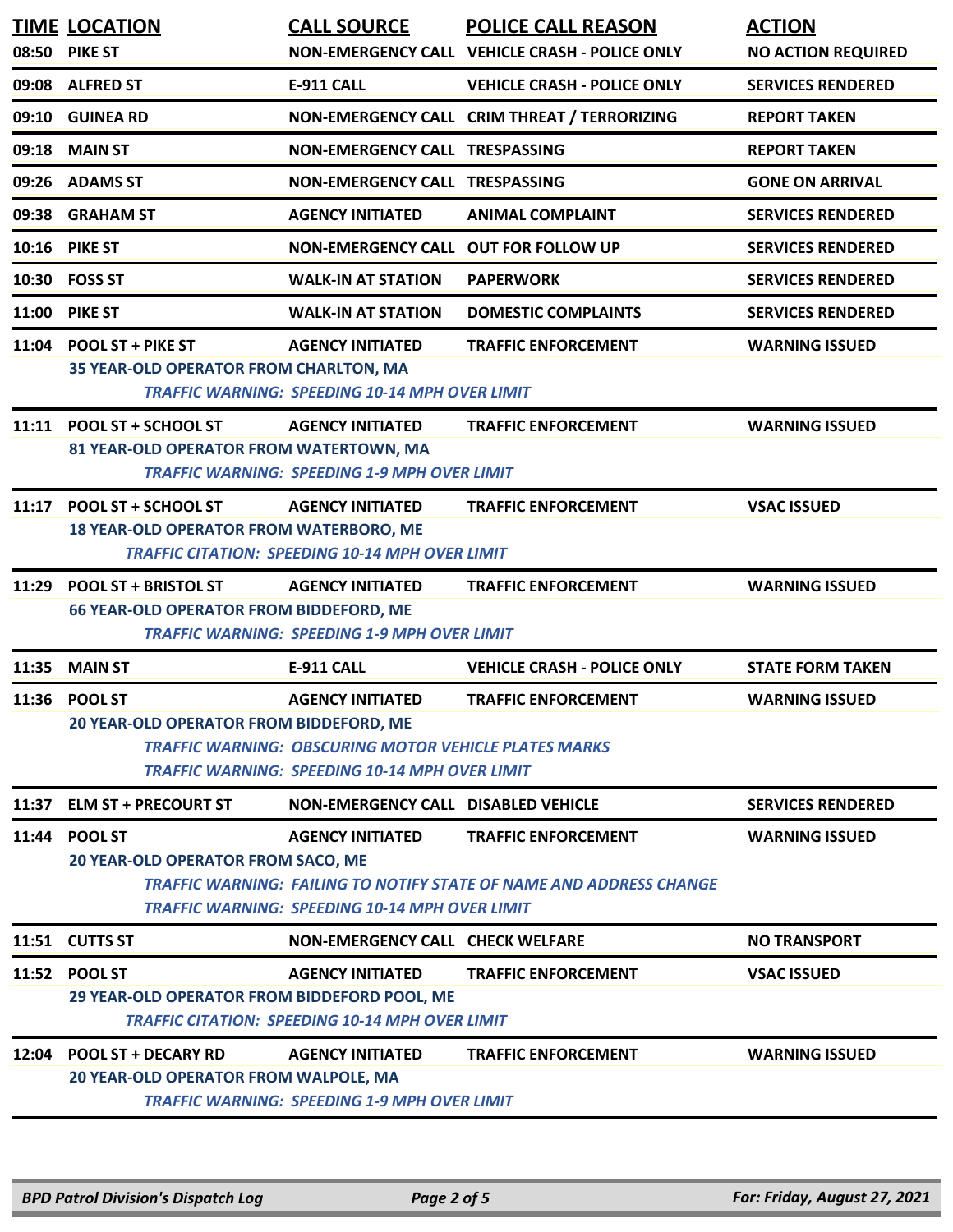| 12:09                                                                     | <b>TIME LOCATION</b><br><b>POOL ST + LEDGEMERE DR</b>                    | <b>CALL SOURCE</b><br><b>AGENCY INITIATED</b>                | <b>POLICE CALL REASON</b><br><b>TRAFFIC ENFORCEMENT</b>                   | <b>ACTION</b><br><b>WARNING ISSUED</b> |  |  |
|---------------------------------------------------------------------------|--------------------------------------------------------------------------|--------------------------------------------------------------|---------------------------------------------------------------------------|----------------------------------------|--|--|
|                                                                           | 20 YEAR-OLD OPERATOR FROM ROCHESTER, MA                                  |                                                              |                                                                           |                                        |  |  |
|                                                                           | <b>TRAFFIC WARNING: SPEEDING 1-9 MPH OVER LIMIT</b>                      |                                                              |                                                                           |                                        |  |  |
|                                                                           | 12:17 FREEMAN ST                                                         | NON-EMERGENCY CALL DISTURBANCE / NOISE                       |                                                                           | <b>WARNING ISSUED</b>                  |  |  |
| 12:18                                                                     | <b>POOL ST + MEETINGHOUSE R AGENCY INITIATED</b>                         |                                                              | <b>TRAFFIC ENFORCEMENT</b>                                                | <b>WARNING ISSUED</b>                  |  |  |
|                                                                           | <b>60 YEAR-OLD OPERATOR FROM BIDDEFORD, ME</b>                           |                                                              |                                                                           |                                        |  |  |
|                                                                           |                                                                          | <b>TRAFFIC WARNING: SPEEDING 1-9 MPH OVER LIMIT</b>          |                                                                           |                                        |  |  |
|                                                                           | 12:28 POOL ST<br>22 YEAR-OLD OPERATOR FROM SACO, ME                      | <b>AGENCY INITIATED</b>                                      | <b>TRAFFIC ENFORCEMENT</b>                                                | <b>VSAC ISSUED</b>                     |  |  |
|                                                                           |                                                                          |                                                              | <b>TRAFFIC CITATION: FAILING TO PRODUCE EVIDENCE OF VEHICLE INSURANCE</b> |                                        |  |  |
|                                                                           |                                                                          | <b>TRAFFIC WARNING: OBSCURING MOTOR VEHICLE PLATES MARKS</b> |                                                                           |                                        |  |  |
|                                                                           |                                                                          | <b>TRAFFIC WARNING: SPEEDING 1-9 MPH OVER LIMIT</b>          |                                                                           |                                        |  |  |
|                                                                           | 12:39 HILL ST + POOL ST                                                  | <b>RADIO</b>                                                 | <b>PARKING COMPLAINT</b>                                                  | <b>SERVICES RENDERED</b>               |  |  |
| 12:40                                                                     | <b>POOL ST</b>                                                           | <b>AGENCY INITIATED</b>                                      | <b>TRAFFIC ENFORCEMENT</b>                                                | <b>VSAC ISSUED</b>                     |  |  |
|                                                                           | 49 YEAR-OLD OPERATOR FROM OLD ORCHARD BEACH, ME                          |                                                              |                                                                           |                                        |  |  |
| <b>TRAFFIC CITATION: FAILING TO PRODUCE EVIDENCE OF VEHICLE INSURANCE</b> |                                                                          |                                                              |                                                                           |                                        |  |  |
|                                                                           | <b>TRAFFIC WARNING: OPERATE VEHICLE W/O VALID INSPECTION CERTIFICATE</b> |                                                              |                                                                           |                                        |  |  |
|                                                                           | <b>TRAFFIC WARNING: SPEEDING 1-9 MPH OVER LIMIT</b>                      |                                                              |                                                                           |                                        |  |  |
|                                                                           | 12:50 POOL ST                                                            | <b>AGENCY INITIATED</b>                                      | <b>TRAFFIC ENFORCEMENT</b>                                                | <b>WARNING ISSUED</b>                  |  |  |
|                                                                           | <b>67 YEAR-OLD OPERATOR FROM GORHAM, ME</b>                              | <b>TRAFFIC WARNING: SPEEDING 10-14 MPH OVER LIMIT</b>        |                                                                           |                                        |  |  |
|                                                                           | <b>12:54 MAIN ST</b>                                                     |                                                              | NON-EMERGENCY CALL VEHICLE CRASH - POLICE ONLY                            | <b>REPORT TAKEN</b>                    |  |  |
|                                                                           | 12:59 WEST ST                                                            | <b>AGENCY INITIATED</b>                                      | <b>OPER AFTER SUSPENSION</b>                                              | <b>SUMMONS ISSUED</b>                  |  |  |
|                                                                           |                                                                          |                                                              | DEFENDANT: BETH ANN MARTIN  AGE: 43  RESIDENT OF: BIDDEFORD, ME           |                                        |  |  |
|                                                                           |                                                                          | <b>CHARGE: OPERATING WHILE LICENSE SUSPENDED OR REVOKED</b>  |                                                                           |                                        |  |  |
|                                                                           |                                                                          |                                                              | <b>TRAFFIC CITATION: FAILING TO PRODUCE EVIDENCE OF VEHICLE INSURANCE</b> |                                        |  |  |
|                                                                           | <b>TRAFFIC WARNING: SPEEDING 1-9 MPH OVER LIMIT</b>                      |                                                              |                                                                           |                                        |  |  |
|                                                                           | 13:19 PIKE ST                                                            |                                                              | NON-EMERGENCY CALL VEHICLE CRASH - POLICE ONLY                            | <b>REPORT TAKEN</b>                    |  |  |
|                                                                           | <b>13:24 FORTUNES ROCKS RD</b>                                           | <b>AGENCY INITIATED</b>                                      | <b>COMMUNITY ENGAGEMENT</b>                                               | <b>NO VIOLATION</b>                    |  |  |
| 13:38                                                                     | <b>WEST ST + SABLE LN</b>                                                | <b>AGENCY INITIATED</b>                                      | <b>TRAFFIC ENFORCEMENT</b>                                                | <b>WARNING ISSUED</b>                  |  |  |
|                                                                           | 72 YEAR-OLD OPERATOR FROM BIDDEFORD, ME                                  |                                                              |                                                                           |                                        |  |  |
| <b>TRAFFIC WARNING: SPEEDING 1-9 MPH OVER LIMIT</b>                       |                                                                          |                                                              |                                                                           |                                        |  |  |
| 13:38                                                                     | <b>BEACH HOUSE LN</b>                                                    | <b>AGENCY INITIATED</b>                                      | <b>COMMUNITY ENGAGEMENT</b>                                               | <b>NO VIOLATION</b>                    |  |  |
|                                                                           | 13:38 ELM ST + HOOPER ST                                                 | <b>E-911 CALL</b>                                            | <b>VIOL OF BAIL CONDITIONS</b>                                            | <b>ARREST(S) MADE</b>                  |  |  |
|                                                                           | DEFENDANT: DANIEL JOSEPH MELNICK  AGE: 27  RESIDENT OF: BIDDEFORD, ME    |                                                              |                                                                           |                                        |  |  |
|                                                                           | <b>CHARGE: PROBATION HOLD</b>                                            |                                                              |                                                                           |                                        |  |  |
|                                                                           | <b>CHARGE: VIOLATING CONDITION OF RELEASE</b>                            |                                                              |                                                                           |                                        |  |  |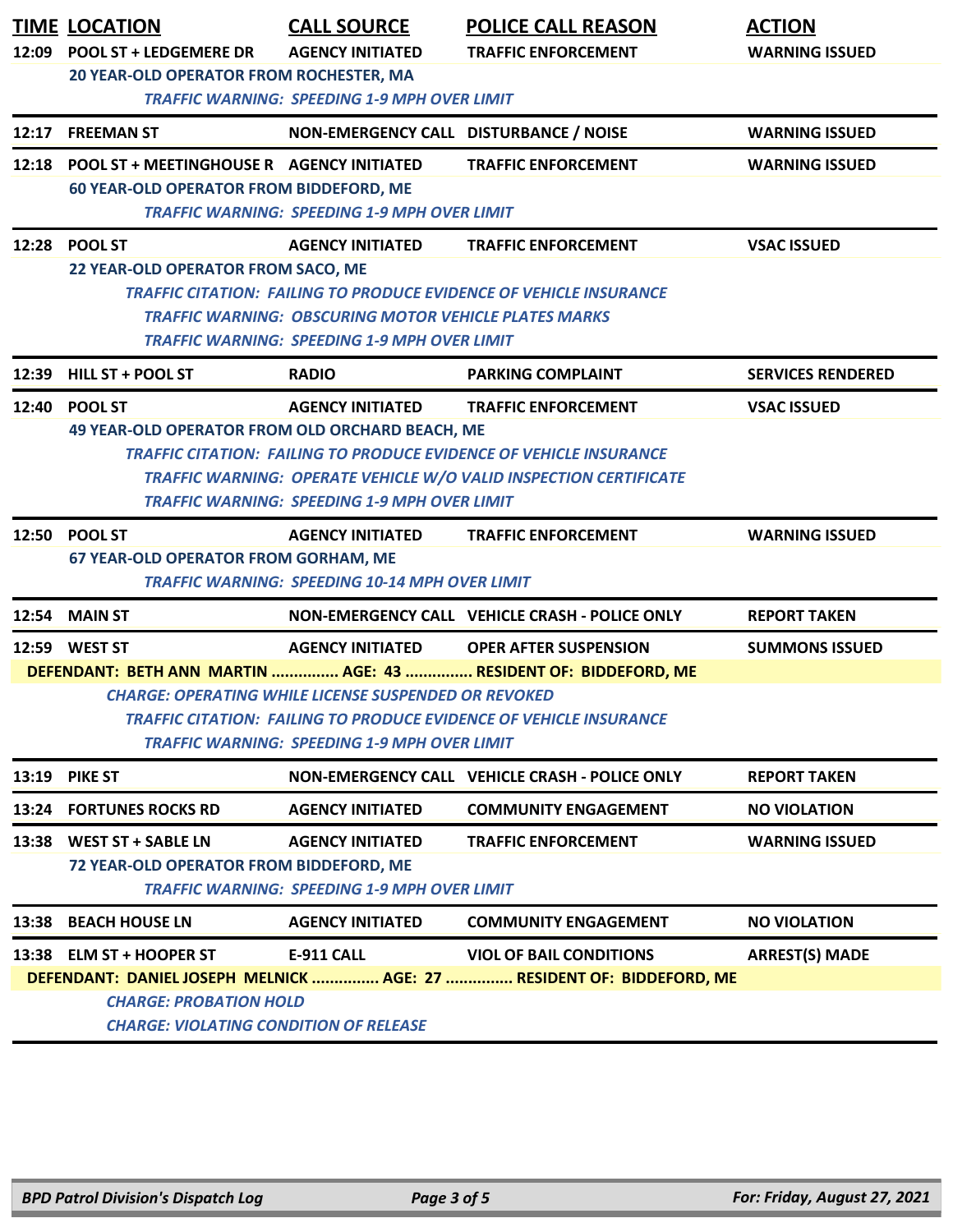|       | <b>TIME LOCATION</b><br>13:47 WEST ST                                                                                                                                                                                                                                                                                  | <b>CALL SOURCE</b><br><b>AGENCY INITIATED</b>                                                                                           | <b>POLICE CALL REASON</b><br><b>TRAFFIC ENFORCEMENT</b>                                                  | <b>ACTION</b><br><b>VSAC ISSUED</b> |  |
|-------|------------------------------------------------------------------------------------------------------------------------------------------------------------------------------------------------------------------------------------------------------------------------------------------------------------------------|-----------------------------------------------------------------------------------------------------------------------------------------|----------------------------------------------------------------------------------------------------------|-------------------------------------|--|
|       | 51 YEAR-OLD OPERATOR FROM BIDDEFORD, ME<br><b>TRAFFIC CITATION: FAILING TO PRODUCE EVIDENCE OF VEHICLE INSURANCE</b><br><b>TRAFFIC WARNING: FAILING TO NOTIFY STATE OF NAME AND ADDRESS CHANGE</b><br><b>TRAFFIC WARNING: FAILING TO OBTAIN DRIVERS LICENSE</b><br><b>TRAFFIC WARNING: SPEEDING 1-9 MPH OVER LIMIT</b> |                                                                                                                                         |                                                                                                          |                                     |  |
|       | 13:52 ALFRED ST                                                                                                                                                                                                                                                                                                        | <b>OTHER</b>                                                                                                                            | <b>PAPERWORK</b>                                                                                         | <b>SERVICES RENDERED</b>            |  |
|       | 14:03 ELM ST                                                                                                                                                                                                                                                                                                           | NON-EMERGENCY CALL CHECK WELFARE                                                                                                        |                                                                                                          | <b>SERVICES RENDERED</b>            |  |
|       | 14:06 WEST ST<br><b>49 YEAR-OLD OPERATOR FROM BIDDEFORD, ME</b>                                                                                                                                                                                                                                                        | <b>AGENCY INITIATED</b><br><b>TRAFFIC WARNING: SPEEDING 10-14 MPH OVER LIMIT</b>                                                        | <b>TRAFFIC ENFORCEMENT</b>                                                                               | <b>WARNING ISSUED</b>               |  |
|       | 14:16 WEST ST + GRANITE ST<br>64 YEAR-OLD OPERATOR FROM BIDDEFORD, ME                                                                                                                                                                                                                                                  | <b>AGENCY INITIATED</b><br><b>TRAFFIC WARNING: SPEEDING 10-14 MPH OVER LIMIT</b>                                                        | <b>TRAFFIC ENFORCEMENT</b><br><b>TRAFFIC WARNING: FAILING TO HAVE MOTOR VEHICLE LICENSE IN POSSESION</b> | <b>WARNING ISSUED</b>               |  |
|       | 14:23 YATES ST                                                                                                                                                                                                                                                                                                         | NON-EMERGENCY CALL PARKING COMPLAINT                                                                                                    |                                                                                                          | <b>SERVICES RENDERED</b>            |  |
| 14:30 | <b>HILL ST + RAYMOND ST</b><br>19 YEAR-OLD OPERATOR FROM BIDDEFORD, ME                                                                                                                                                                                                                                                 | <b>AGENCY INITIATED</b>                                                                                                                 | <b>TRAFFIC ENFORCEMENT</b>                                                                               | <b>WARNING ISSUED</b>               |  |
|       | <b>TRAFFIC WARNING: FAILING TO CARRY VEHICLE REGISTRATION</b><br>TRAFFIC WARNING: FAILING TO NOTIFY STATE OF NAME AND ADDRESS CHANGE<br><b>TRAFFIC WARNING: OBSCURING MOTOR VEHICLE PLATES MARKS</b><br><b>TRAFFIC WARNING: SPEEDING 1-9 MPH OVER LIMIT</b>                                                            |                                                                                                                                         |                                                                                                          |                                     |  |
|       | 14:37 ALFRED ST + BOULDER WAY                                                                                                                                                                                                                                                                                          | <b>E-911 CALL</b>                                                                                                                       | <b>ASSIST:VEHICLE CRASH - FIRE / EMS</b>                                                                 | <b>STATE FORM TAKEN</b>             |  |
| 14:43 | <b>HILL ST</b><br><b>62 YEAR-OLD OPERATOR FROM SACO, ME</b>                                                                                                                                                                                                                                                            | <b>AGENCY INITIATED</b><br><b>TRAFFIC WARNING: FAILURE TO REGISTER VEHICLE</b><br><b>TRAFFIC WARNING: SPEEDING 10-14 MPH OVER LIMIT</b> | <b>TRAFFIC ENFORCEMENT</b>                                                                               | <b>WARNING ISSUED</b>               |  |
|       | 15:11 MAIN ST                                                                                                                                                                                                                                                                                                          | <b>AGENCY INITIATED</b>                                                                                                                 | <b>COMMUNITY ENGAGEMENT</b>                                                                              | <b>NO VIOLATION</b>                 |  |
| 15:24 | <b>MILLER AVE + SIMARD AVE</b>                                                                                                                                                                                                                                                                                         | <b>E-911 CALL</b>                                                                                                                       | <b>VEHICLE CRASH - POLICE ONLY</b>                                                                       | <b>STATE FORM TAKEN</b>             |  |
| 15:27 | <b>ELM ST</b><br>35 YEAR-OLD OPERATOR FROM BOOTHBAY, ME                                                                                                                                                                                                                                                                | <b>AGENCY INITIATED</b>                                                                                                                 | <b>TRAFFIC ENFORCEMENT</b><br><b>TRAFFIC WARNING: OPERATE VEHICLE W/O VALID INSPECTION CERTIFICATE</b>   | <b>WARNING ISSUED</b>               |  |
| 15:33 | <b>ALFRED ST</b>                                                                                                                                                                                                                                                                                                       | <b>NON-EMERGENCY CALL SUSPICION</b>                                                                                                     |                                                                                                          | <b>FIELD INTERVIEW</b>              |  |
| 15:49 | <b>ALFRED ST</b>                                                                                                                                                                                                                                                                                                       | <b>WALK-IN AT STATION</b>                                                                                                               | <b>THEFT</b>                                                                                             | <b>REPORT TAKEN</b>                 |  |
| 16:16 | <b>BOULDER WAY + MOUNTAIN E-911 CALL</b>                                                                                                                                                                                                                                                                               |                                                                                                                                         | <b>BOLO</b>                                                                                              | <b>NEGATIVE CONTACT</b>             |  |
| 16:19 | <b>ALFRED ST</b>                                                                                                                                                                                                                                                                                                       | <b>WALK-IN AT STATION</b>                                                                                                               | <b>FRAUD / SCAM</b>                                                                                      | <b>REPORT TAKEN</b>                 |  |
| 16:21 | <b>BIDDEFORD GATEWAY CTR</b>                                                                                                                                                                                                                                                                                           |                                                                                                                                         | NON-EMERGENCY CALL VEHICLE CRASH - POLICE ONLY                                                           | <b>SERVICES RENDERED</b>            |  |
| 16:24 | <b>ALFRED ST</b>                                                                                                                                                                                                                                                                                                       | <b>RADIO</b>                                                                                                                            | <b>BOLO</b>                                                                                              | <b>REPORT TAKEN</b>                 |  |
| 16:33 | <b>SHOPS WAY</b>                                                                                                                                                                                                                                                                                                       | NON-EMERGENCY CALL ANIMAL COMPLAINT                                                                                                     |                                                                                                          | <b>SERVICES RENDERED</b>            |  |
| 16:49 | <b>GREEN ST</b>                                                                                                                                                                                                                                                                                                        |                                                                                                                                         | NON-EMERGENCY CALL ASSIST OTHER AGENCY                                                                   | <b>REPORT TAKEN</b>                 |  |
|       | <b>BPD Patrol Division's Dispatch Log</b>                                                                                                                                                                                                                                                                              | Page 4 of 5                                                                                                                             |                                                                                                          | For: Friday, August 27, 2021        |  |